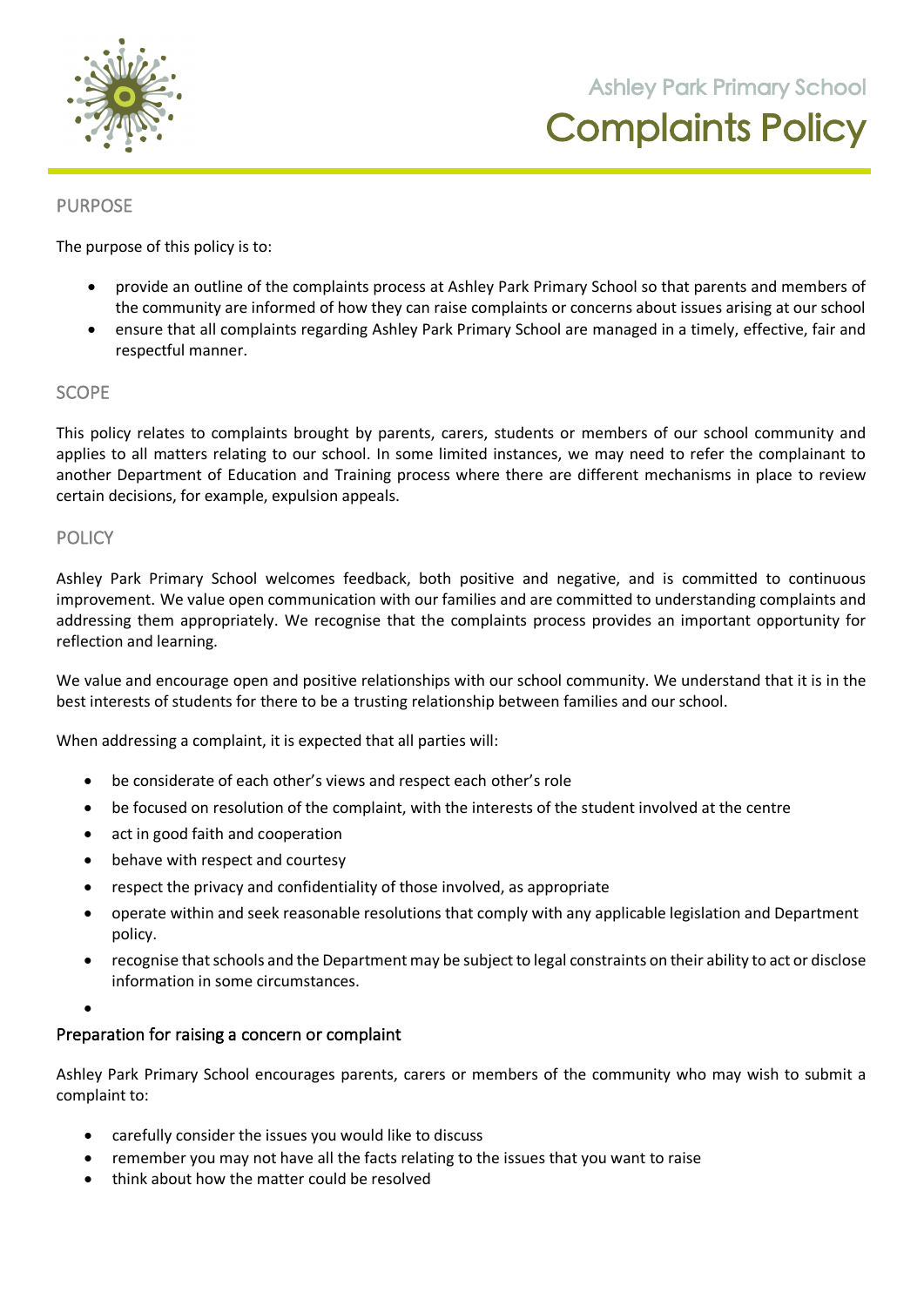• be informed by checking the policies and guidelines set by the Department and Ashley Park Primary School (see "Further Information and Resources" section below).

## Complaints process

Ashley Park Primary School is always happy to discuss with parents/carers and community members any concerns that they may have. Concerns in the first instance should be directed to your child's community teacher or another teacher in your child's learning community. Where possible, school staff will work with you to ensure that your concerns are appropriately addressed.

Where concerns cannot be resolved in this way, parents or community members may wish to make a formal complaint to the Principal or Assistant Principal.

If you would like to make a formal complaint, in most cases, depending on the nature of the complaint raised, our school will first seek to understand the issues and will then convene a resolution meeting with the aim of resolving the complaint together. The following process will apply:

- 1. **Complaint received:** Please either email, telephone or arrange a meeting through the front office with the Principal or Assistant Principal, to outline your complaint so that we can fully understand what the issues are. We can discuss your complaint in a way that is convenient for you, whether in writing, in person or over the phone.
- 2. **Information gathering:** Depending on the issues raised in the complaint the Principal, Assistant Principal or relevant teacher may need to gather further information to properly understand the situation. This process may also involve speaking to others to obtain details about the situation or the concerns raised.
- 3. **Response:** Where possible, a resolution meeting will be arranged with the Principal/Assistant Principal to discuss the complaint with the objective of reaching a resolution satisfactory to all parties. If after the resolution meeting we are unable to resolve the complaint together, we will work with you to produce a written summary of the complaint in the event you would like to take further action about it. In some circumstances, the Principal may determine that a resolution meeting would not appropriate. In this situation, a response to the complaint will be provided in writing.
- 4. **Timelines:** Ashley Park Primary School will acknowledge receipt of your complaint as soon as possible (usually within 48 hours) and will seek to resolve complaints in a timely manner. Depending on the complexity of the complaint, Ashley Park Primary School may need some time to gather enough information to fully understand the circumstances of your complaint. We will endeavour to complete any necessary information gathering and hold a resolution meeting where appropriate within 10 working days of the complaint being raised. In situations where further time is required, Ashley Park Primary School will consult with you and discuss any interim solutions to the dispute that can be put in place.

### Resolution

Where appropriate, Ashley Park Primary School may seek to resolve a complaint by:

- an apology or expression of regret
- a change of decision
- a change of policy, procedure or practice
- offering the opportunity for student counselling or other support
- other actions consistent with school values that are intended to support the student, parent and school relationship, engagement, and participation in the school community.